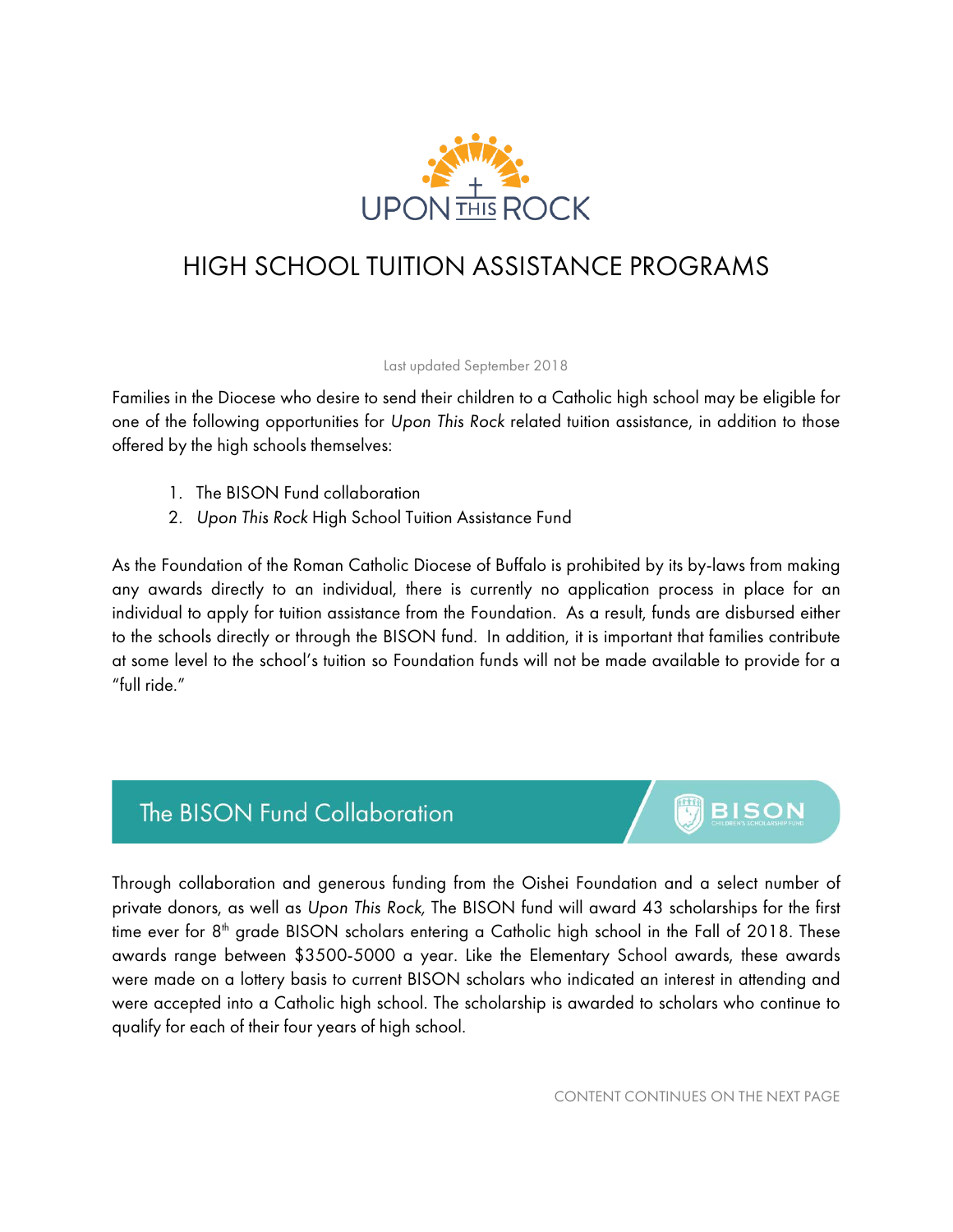## Upon This Rock High School Tuition Assistance Fund



A letter was sent in June to all the Catholic high school principals and presidents regarding the disbursement of the *UTR* High School Tuition Assistance endowment proceeds for the 2018-2019 school year.

For the reasons discussed below, the Catholic high schools were told that they would each receive a modest grant to be used for emergency assistance for the 2018-2019 school year. The Foundation plans to recommend to its Board of Trustees at its October meeting that a grant disbursement of about \$6,375 be made in February 2019 to each of the 12 Catholic high schools for use during the remainder of the year to provide emergency tuition assistance to practicing Catholic students. As this is expressly intended for use as emergency aid, other potential funding sources should be exhausted first. Schools will be asked to disclose how and to whom the aid was applied. Details on the reporting parameters will be disclosed at the time the funds are disbursed.

It is important to note that the tuition assistance component of *Upon This Rock* was designed to provide financial assistance (needs based awards and scholarships) thereby allowing more families the opportunity of a Catholic education.

It was never intended nor was it ever communicated to be an operational subsidy for our schools.

The *UTR* High School Tuition Assistance endowment has been established from the funds raised throughout the eight counties of the Diocese as part of the Foundation's *Upon This Rock* Capital Campaign. As the funds were raised primarily through parish based initiatives, donors repeatedly echoed the desire that tuition assistance be made available on a priority basis to families with students who are actively practicing their Catholic faith, receiving the sacraments, and are involved in the vitality of their parishes so we could strengthen the Catholicity of our schools and enhance the pipeline of future Catholic leaders for our Church and broader community.

The Grants Committee of the Foundation has been charged with determining the optimal way to use this fund for meaningful tuition assistance. In addition to the aforementioned donor and parishioner feedback, the committee also met with representatives from a sampling of our Catholic high schools who strongly voiced the need for emergency funding for currently enrolled students whose families faced challenging economic circumstances due to death, illness, disability, loss of a job, etc.

To date, the *UTR* High School Tuition Assistance endowment has been allocated \$1,779,642 of collected *Upon This Rock* proceeds. At the estimated 5% spend rate, the endowment will yield about \$7,000 for each of the 12 high schools for the 2018-19 academic year.